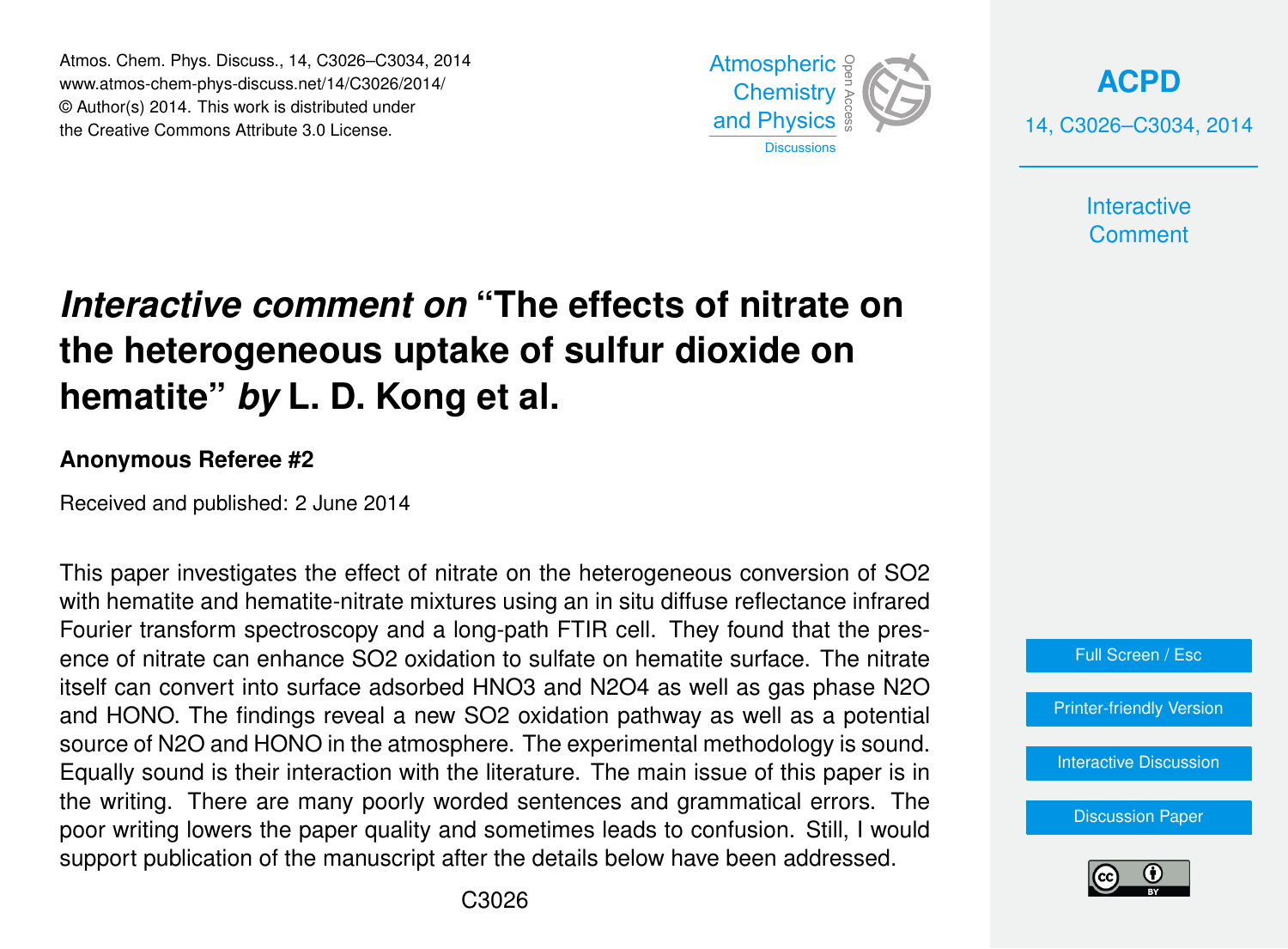General comments:

1) Page 11586, line 9-16. A figure showing band areas at 1260, 1158, 1056 and 1000 cm-1 with time should be added to the supplemental information.

2) Page 11590, Figure 3. The authors did not discuss two adsorption bands peaked at 2887 and 1732 cm-1, respectively. What species the two bands can be attributed to?

3) Page 11592, section 3.2. The authors calculated sulfate formation rates assuming the formation rates kept constant 'at the initial stages' for all samples. The authors provided a reference to support the assumption (Wu et al., 2011). It is not clear how long the DRIFTS experiments last. Is it 4 hours as stated in the caption of Fig. 4? Please clarify it in the text. Since surface active sites are limited, I expected that sulfate would reach a plateau if DRIFTS experiments last long enough. The authors should verify the assumption using DRIFTS data. A plot showing integrated areas of sulfate with time would be useful.

4) Upper and lower limits of uptake coefficients can be calculated using the geometric area of the sample holder (assuming SO2 only reaches the surface) and the BET surface area of the sample (assuming SO2 can diffuse into the entire sample), respectively. Uptake coefficients can also be obtained using the white cell-FTIR data. Comparison of uptake coefficients obtained from two different methods would be insightful.

5) There are some small peaks in Figure 5. Are they from contaminants? If so, the authors should clarify this in the paper.

6) It seems to me that N2O has not reaches a plateau in Figure 6f.

7) Page 11599, line 20-23. Please clarify that the DRIFTS cell is coupled with a temperature control system in the experimental section. It is not clear when and why a vacuum was applied to the DRIFTS cell. The authors should describe the procedure in more details here or in the experimental section.

**[ACPD](http://www.atmos-chem-phys-discuss.net)** 14, C3026–C3034, 2014

> **Interactive Comment**

Full Screen / Esc

[Printer-friendly Version](http://www.atmos-chem-phys-discuss.net/14/C3026/2014/acpd-14-C3026-2014-print.pdf)

[Interactive Discussion](http://www.atmos-chem-phys-discuss.net/14/11577/2014/acpd-14-11577-2014-discussion.html)

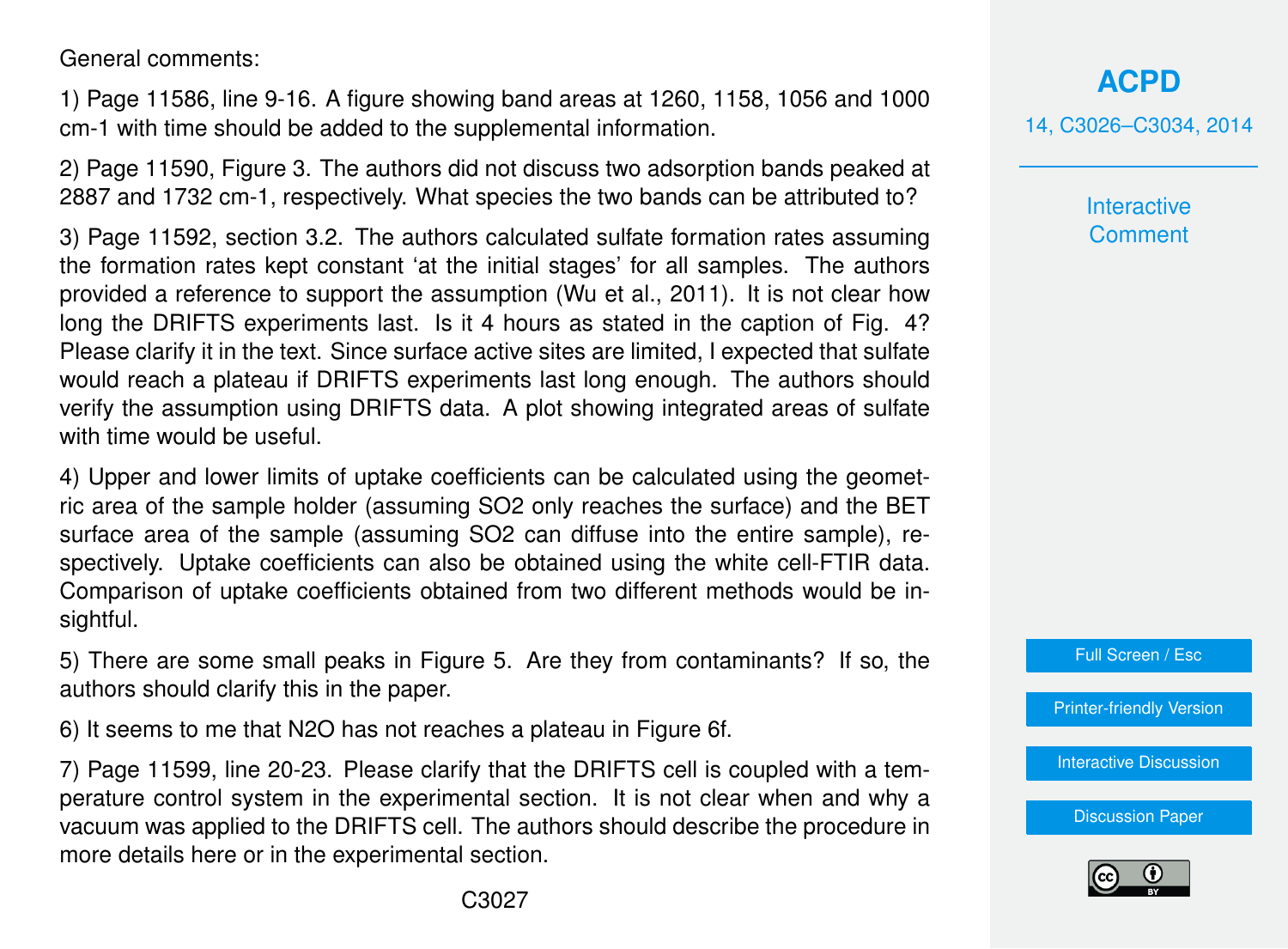8) Surface-adsorbed water usually greatly affects heterogeneous reaction. In this study, all of the samples were placed in a desiccators at 68% RH before use. But in DRIFTS experiment, the chamber was purged with argon (dry?) for 1 h, and then the gaseous reactants (dry?) were introduced into the chamber. I assume that these processes would cause a loss of surface adsorbed water and DRIFTS spectra could provide information regarding this. The authors should show and discuss the band attributed to surface adsorbed water (around 1640 cm-1). This may provide more information regarding how water is involved in the heterogeneous reaction.

Specific comments:

- 1) Page 11578, line 4, on heterogeneous reactions
- 2) Page 11578, line 6, at 298 k are investigated
- 3) Page 11578, line 9, in heterogeneous reactions of
- 4) Page 11578, line 11-12, delete 'revealing that. . ...to sulfate'

5) Page 11578, line 12-14, rephrase the sentence 'the result indicate. . ...on hematite'. Redundant words in 'favor the enhancement'

6) Page 11578, line 16, change 'average' to 'averaged'. Same applied to page 11593, line 3, line 7; page 11599, line5, line 28; page 11604, line 27; Figure 4 & 9 in captions and Y-axis labels.

- 7) Page 11579, line 5, in cloud and fog droplets
- 8) Page 11579, line 12, in cloud and fog droplets are insufficient to
- 9) Page 11579, line 17, on aerosols has therefore received increasing attention
- 10) Page 11579, line 23, the underlying mechanisms of sulfate formation
- 11) Page 11579, line 26, but little attention has been paid
- 12) Page 11580, line 5-6, change their sizes, optical and hygroscopic properties as

### **[ACPD](http://www.atmos-chem-phys-discuss.net)**

14, C3026–C3034, 2014

**Interactive Comment** 

Full Screen / Esc

[Printer-friendly Version](http://www.atmos-chem-phys-discuss.net/14/C3026/2014/acpd-14-C3026-2014-print.pdf)

[Interactive Discussion](http://www.atmos-chem-phys-discuss.net/14/11577/2014/acpd-14-11577-2014-discussion.html)

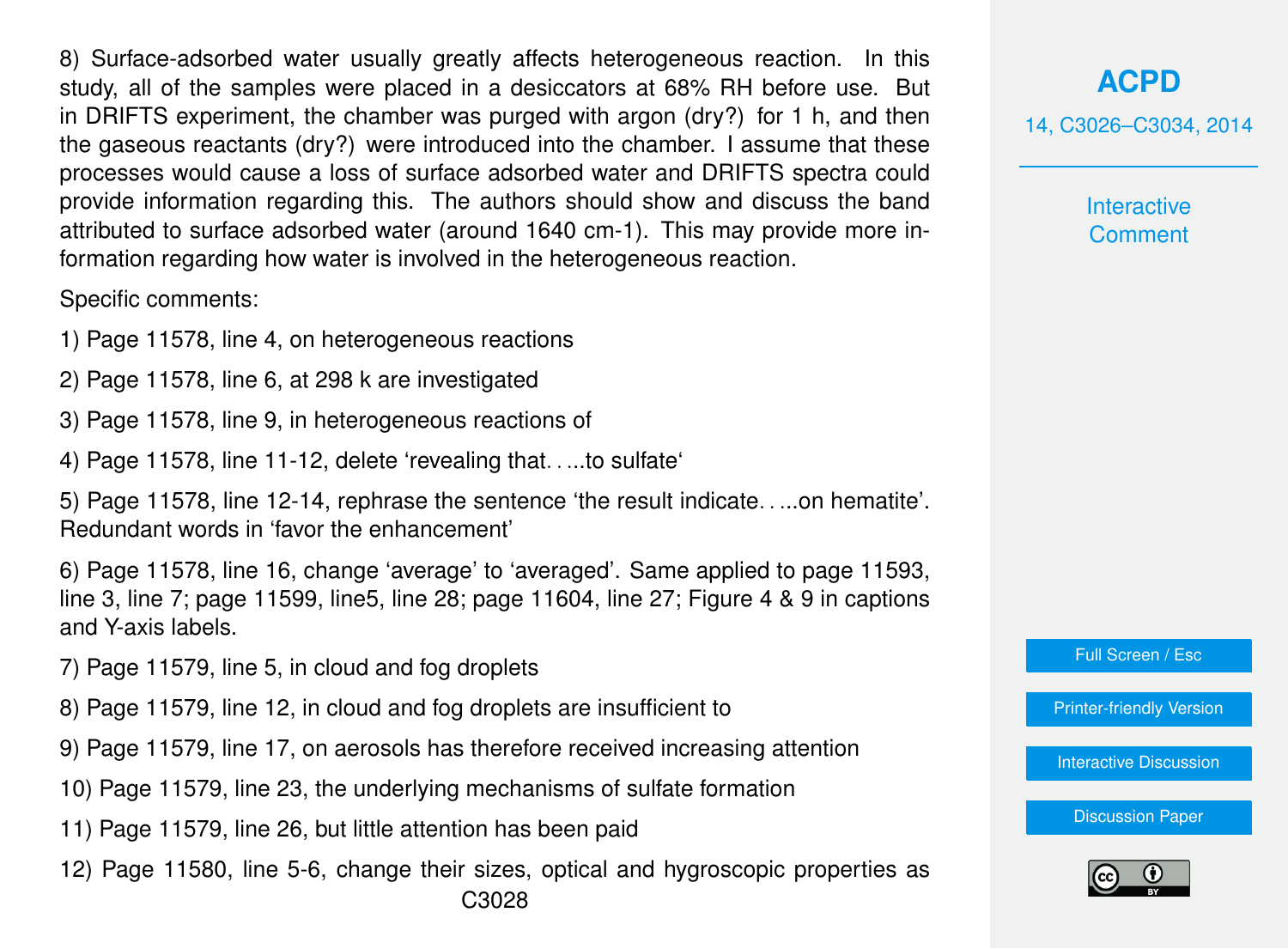well as lifetime in the atmosphere

13) Page 11580, line 14, has implications for global climate as well as carbon and nitrogen cycles

- 14) Page 11580, line 19, enhances hydroscopic properties and original particles
- 15) Page 11580, line 18-22, split the sentence into two
- 16) Page 11580, line 22, little attention has
- 17) Page 11580, line 23, on heterogeneous reactions of
- 18) Page 11581, line 3-4, The results revel a potential pathway of sulfate formation
- 19) Page 11581, line 8, will also help to elucidate the formation
- 20) Page 11581, line 19, nitrate on heterogeneous reactions
- 21) Page 11581-11582, all of the prepared samples were kept
- 22) Page 11582, line 6, were recorded using a Nicolet

23) Page 11582, line 8, delete redundant word ', just'. Same applied to page 11592, line 22; page 11596, line 26

- 24) Page 11582, line 9-10, A 30-mg sample was place into the ceramic sample holder
- 25) Page 11583, line 4, before a ample
- 26) Page 11583, line 5, A 30-mg sample was place in a
- 27) Page 11583, line 13-14, were recorded using a

28) Page 11583, line 16-17, A single-beam spectrum collected prior to the SO2 exposure was used as the reference spectrum

29) Page 11583, line 17-18, In order to trace gaseous products, a long reaction time (up to 20 h) was adopted in some experiments.

**[ACPD](http://www.atmos-chem-phys-discuss.net)**

14, C3026–C3034, 2014

**Interactive Comment** 

Full Screen / Esc

[Printer-friendly Version](http://www.atmos-chem-phys-discuss.net/14/C3026/2014/acpd-14-C3026-2014-print.pdf)

[Interactive Discussion](http://www.atmos-chem-phys-discuss.net/14/11577/2014/acpd-14-11577-2014-discussion.html)

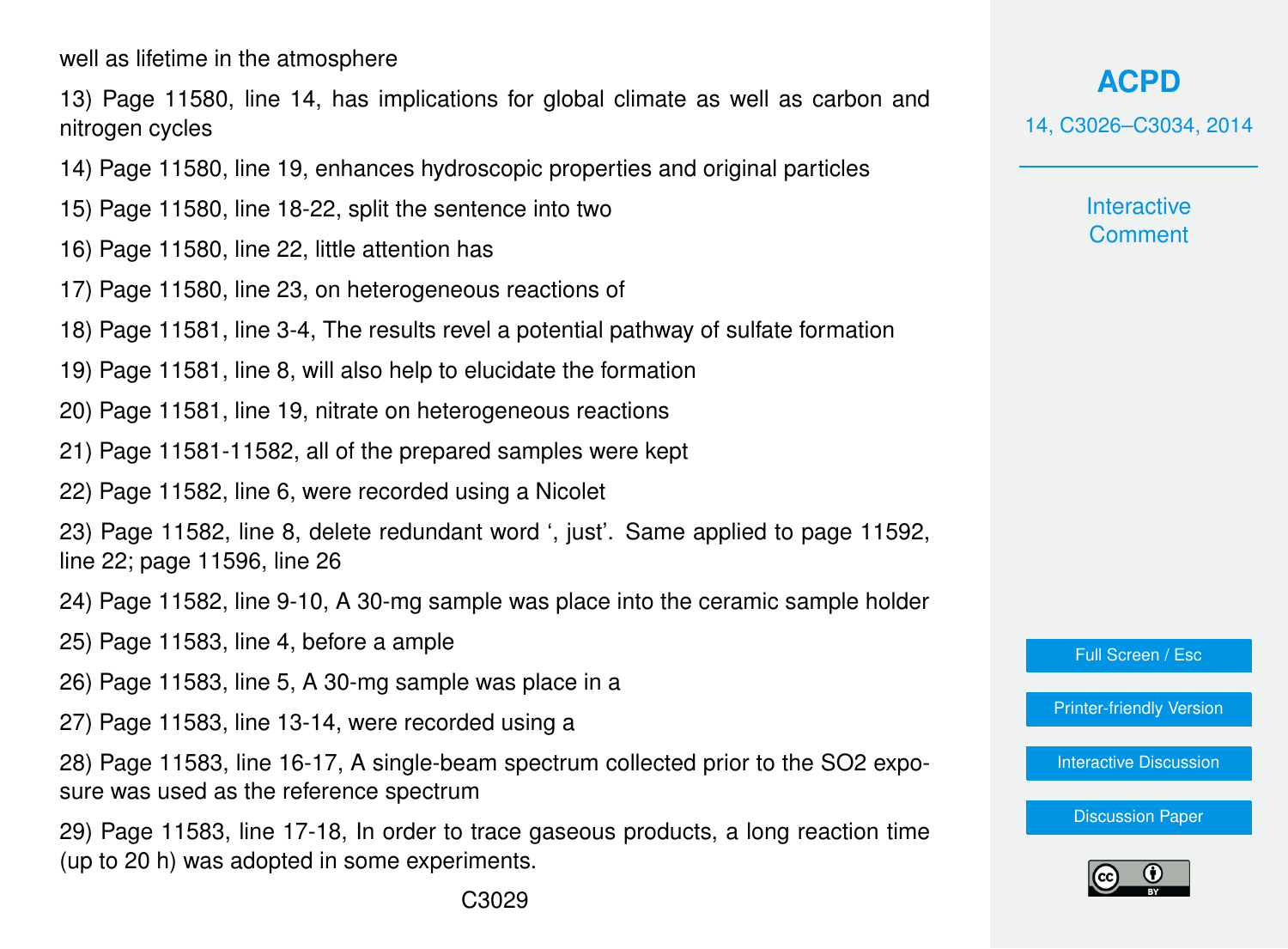30) Page 11583, line 19, SO2 have a

31) Page 11585, line 6-7, A blank analysis was performed prior to running a sample analysis

- 32) Page 11585, line 18, delete 'as can be seen in Fig. 1a,'
- 33) Page 11585, line 21, assigned to adsorbed bisulfate
- 34) Page 11586, line 6-7, The peak at 1335 cm-1
- 35) Page 11586, line 10, peak fitting using a combination of
- 36) Page 11586, line 12, 1158 cm-1 simultaneously increase
- 37) Page 11586, line 15, and then slightly decreases in intensity
- 38) Page 11586, line 18, bisulfate and sulfate adsorbed on
- 39) Page 11586, line 19, spell out 'PDFTIR'
- 40) Page 11586, line 22, after drying of a hematite layer
- 41) Page 11586, line 24 He suggested that the conversion
- 42) Page 11586, line 28, sulfate changed from
- 43) Page 11586, line 29, on {012} and {1m0} surfaces
- 44) Page 11587, line 1, and they suggested

45) Page 11587, line 3, delete "obviously". Please delete most "obviously" and "clearly" in the paper. They are redundant words.

- 46) Page 11587, line 4, remains controversial
- 47) Page 11587, line 15, along with consumption of
- 48) Page 11587, line 24, in this region because of the increase of

## **[ACPD](http://www.atmos-chem-phys-discuss.net)**

14, C3026–C3034, 2014

**Interactive Comment** 

Full Screen / Esc

[Printer-friendly Version](http://www.atmos-chem-phys-discuss.net/14/C3026/2014/acpd-14-C3026-2014-print.pdf)

[Interactive Discussion](http://www.atmos-chem-phys-discuss.net/14/11577/2014/acpd-14-11577-2014-discussion.html)

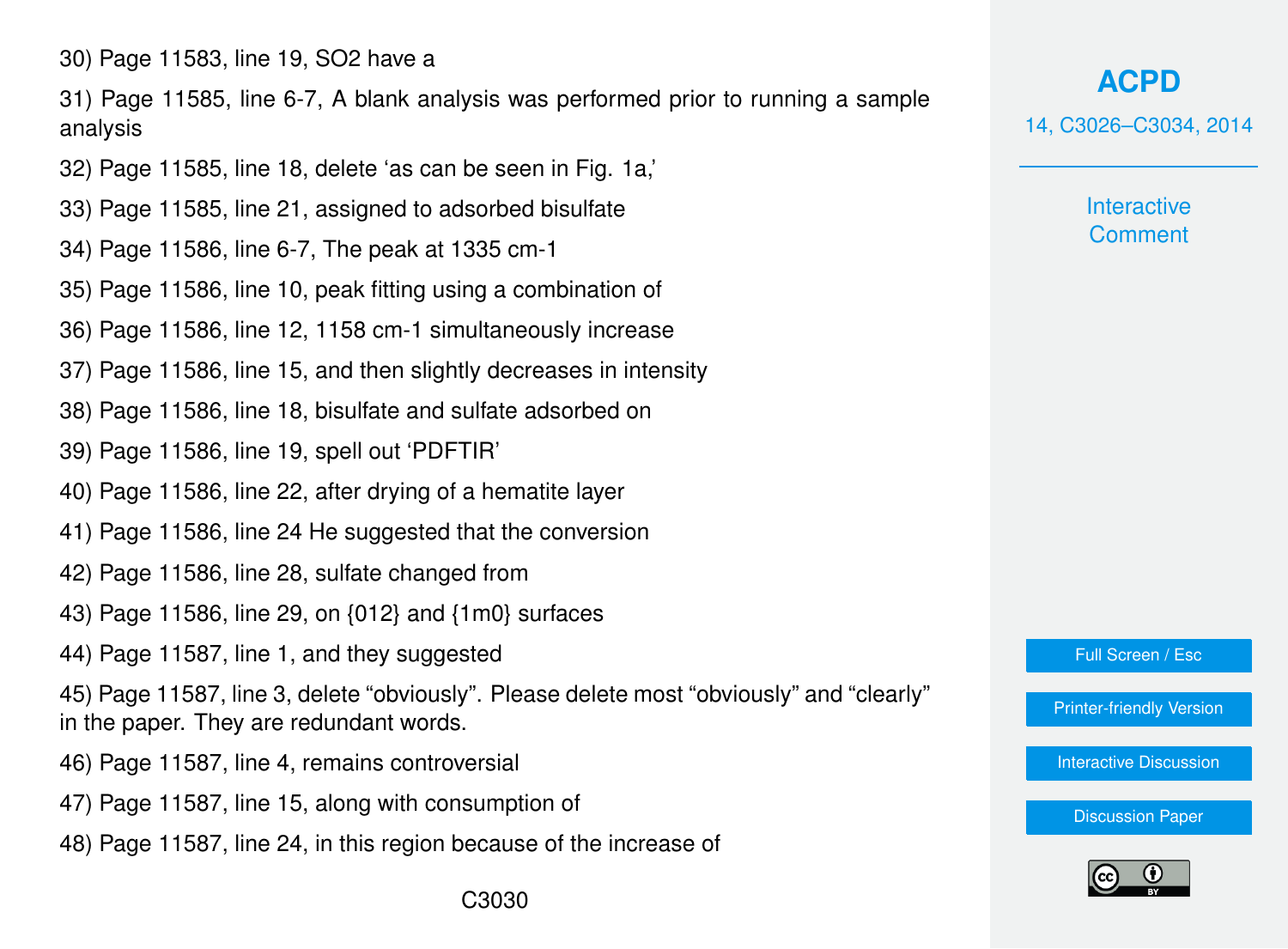49) Page 11587, line 26, HSO3- and SO32-. Same applied to page 11595, line 12; page 11597, line 11; page 11601, line 16; page 11602, line 13

- 50) Page 11588, line 1, shows typical spectra
- 51) Page 11588, line 2, delete 'In Fig. 1b, '
- 52) Page 11588, line 4-5 be assigned to surface-coordinated
- 53) Page 11588, line 15, delete 'compared with that of hematite,'
- 54) Page 11588, line 17, delete 'as the reaction proceeds,'

55) Page 11588, lien 23-24, is composed of three major peaks at 1027, 1155 and 1094 cm-1.

56) Page 11589, line 6, are further oxidized in

57) Page 11589, line 11-12, should specify 'the same experiment'. Experiment with pure hematite or FN-24?

- 58) Page 11589, line 12, Figure 3 shows DRIFTS
- 59) Page 11589, line 13, delete 'increasing'
- 60) Page 11589, line 14, delete 'in the same experiment. As shown in Fig. 3. '
- 61) Page 11590, line 2, delete 'product'
- 62) Page 11590, line 4, at 1716, 1697, 1686 and 1676 cm-1
- 63) Page 11590, line 8-9, reverse the listing order as well
- 64) Page 11590, line 10-11, This result confirms that adsorbed HNO3
- 65) Page 11590, line 12, The formation of HNO3-H2O complexes

66) Page 11590, line 14-15, no gas phase HNO3 was observed in White cell-FTIR experiments as discuss later.

**[ACPD](http://www.atmos-chem-phys-discuss.net)**

14, C3026–C3034, 2014

**Interactive Comment** 

Full Screen / Esc

[Printer-friendly Version](http://www.atmos-chem-phys-discuss.net/14/C3026/2014/acpd-14-C3026-2014-print.pdf)

[Interactive Discussion](http://www.atmos-chem-phys-discuss.net/14/11577/2014/acpd-14-11577-2014-discussion.html)

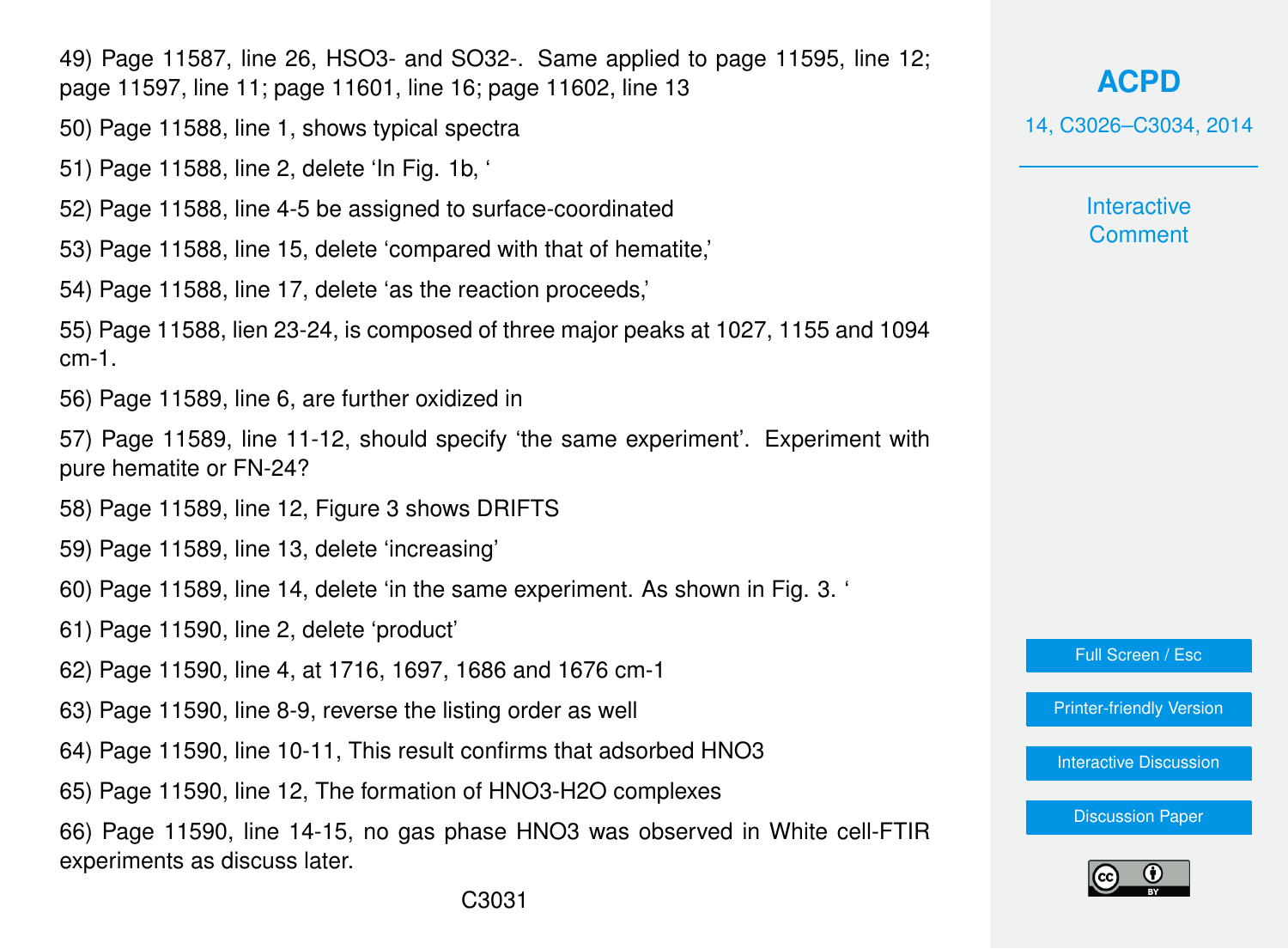67) Page 11590, line 15-16, molecularly adsorbed nitric acid.

68) Page 11590, line 17, in previous reports

69) Page 11590, line 26, compared to previous studies

70) Page 11590, line 27-29, rephrase 'which may suggest. . ..interactions with H2O'. change 'is interacting with' to 'interacts with'. Either delete 'may' or 'perhaps'

71) Page 11591, line 1-3, particle surface with nitric acid and H2O present. This is consistent with the face that no gas phase N2O4 was detected in While cell-FTIR experiments as discuss later.

- 72) Page 11591, line 12, are stretching vibration modes of isolated surface
- 73) Page 11591, line 13, ions of octahedral sites and tetrahedral sites
- 74) Page 11591, line 14, that surface OH groups
- 75) Page 11591, line 15, are reaction active sites
- 76) Page 11591, line 17, slowly increases in intensity
- 77) Page 11591, line 21, surface-adsorbed HNO3 discussed earlier.
- 78) Page 11591, line 22, delete 'mentioned above clearly'
- 79) Page 11592, line 3-4, All of the DRIFTS experiments
- 80) Page 11592, line 13, of different reaction product

81) Page 11592, line 14, one another, the peaks were deconvoluted before integration in some experiments.

- 82) Page 11592, line 16, since O2 was in great excess compared to SO2
- 83) Page 11593, line 4, delete 'as shown in Fig. 4,'
- 84) Page 11593, line 10, delete 'under the same reaction conditions'

## **[ACPD](http://www.atmos-chem-phys-discuss.net)**

14, C3026–C3034, 2014

**Interactive Comment** 

Full Screen / Esc

[Printer-friendly Version](http://www.atmos-chem-phys-discuss.net/14/C3026/2014/acpd-14-C3026-2014-print.pdf)

[Interactive Discussion](http://www.atmos-chem-phys-discuss.net/14/11577/2014/acpd-14-11577-2014-discussion.html)

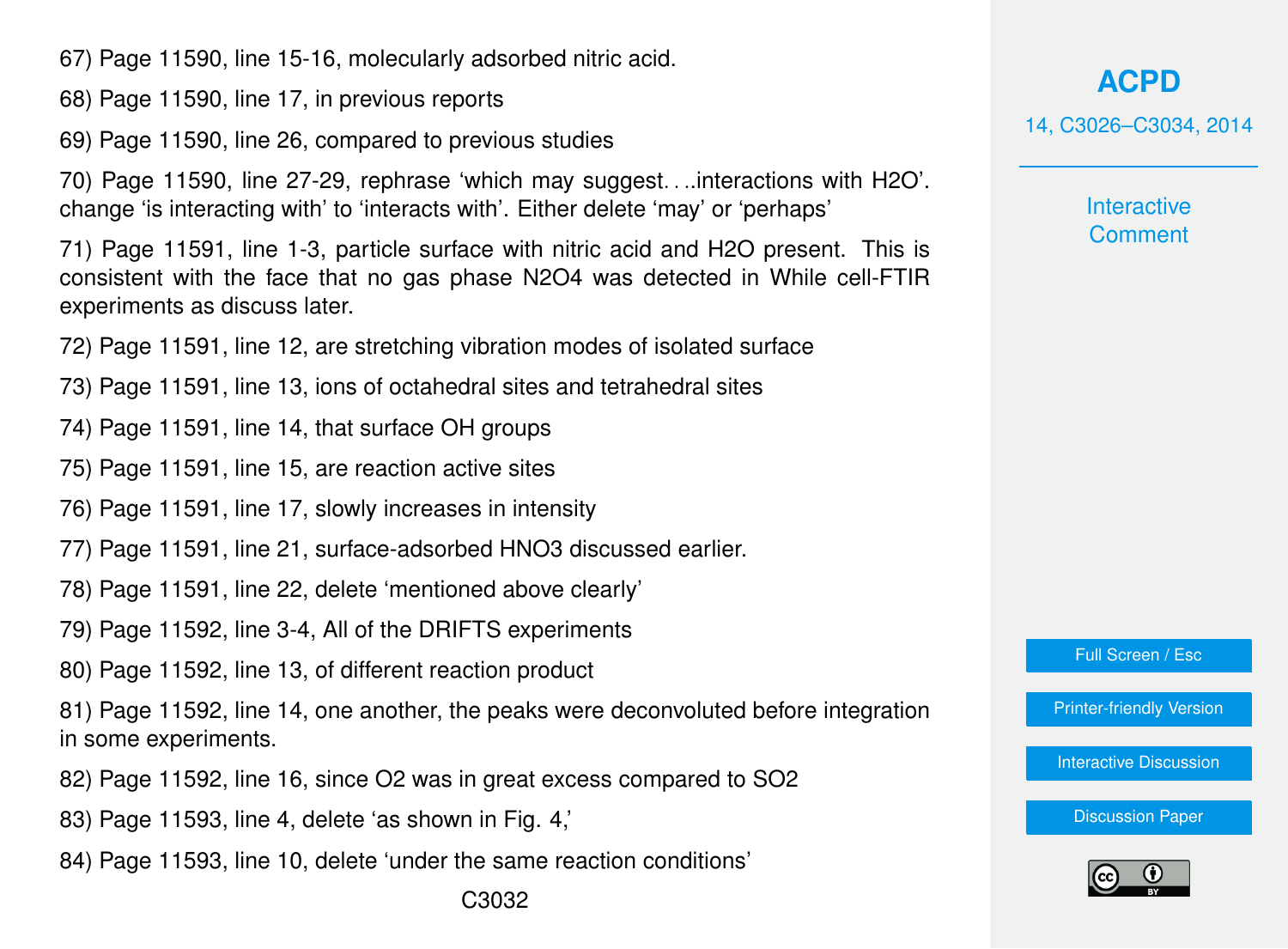85) Page 11593, line 13-14, the reaction behavior of SO2 adsorbed on hematite

- 86) Page 11593, line 15, should receive close attention
- 87) Page 11593, line 16, in ambient particles
- 88) Page 11593, line 19, and possible gaseous
- 89) Page 11593, line 22, from exposure of the FN-24 sample
- 90) Page 11594, line 1-2, but different rates of SO2 consumption
- 91) Page 11594, line 5, and the FN-24 sample

92) Page 11594, line 6, with the rate of sulfate formation observed in DRIFTS experiments.

- 93) Page 11594, line 10, to lower concentrations of SO2.
- 94) Page 11594, line 11, although adsorbed HNO3
- 95) Page 11594, line 13, observed in White cell-FTIR
- 96) Page 11594, line 15, from exposure of the FN-90 sample
- 97) Page 11594, line 16, was obtained
- 98) Page 11594, line 25, the degradation of primary
- 99) Page 11595, line 4, delete 'detectable'. Same applied to line 8-9
- 100) Page 11595, line 5, It is possible that gaseous NO

101) Page 11595, line 14-18, split into two sentences. 'many more reduced' change to 'much more reduced', 'longer' change to 'long'

- 102) Page 11595, line 25, surface of FN samples placed in the White cell.'
- 103) Page 11596, line 1, White cell-FTIR and DRIFTS techniques

**[ACPD](http://www.atmos-chem-phys-discuss.net)**

14, C3026–C3034, 2014

**Interactive Comment** 

Full Screen / Esc

[Printer-friendly Version](http://www.atmos-chem-phys-discuss.net/14/C3026/2014/acpd-14-C3026-2014-print.pdf)

[Interactive Discussion](http://www.atmos-chem-phys-discuss.net/14/11577/2014/acpd-14-11577-2014-discussion.html)